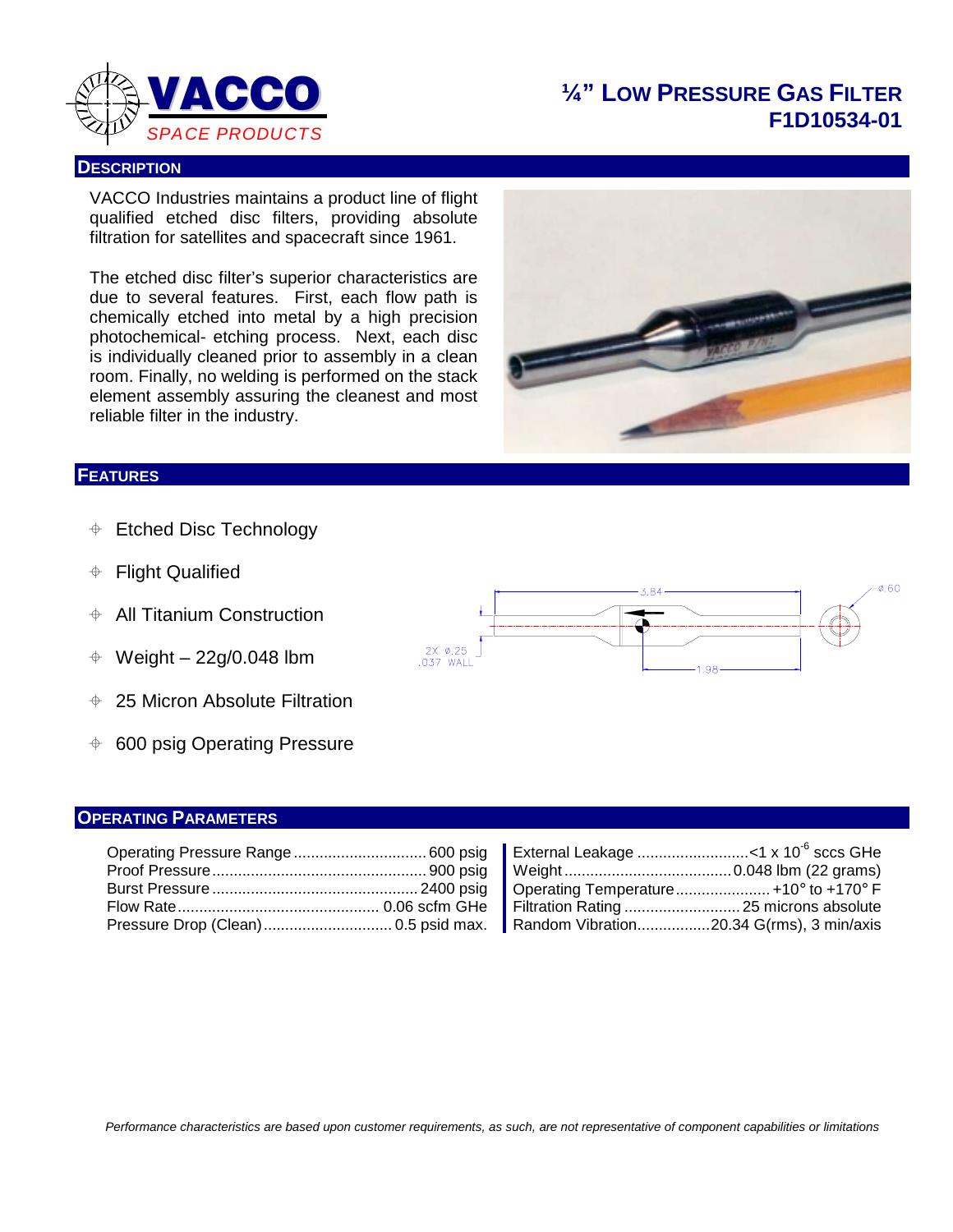



# **Pressure Drop GHe @ 600 psig**

VACCO INDUSTRIES, INC. • AEROSPACE PRODUCTS • 10350 VACCO STREET • SOUTH EL MONTE, CA 91733 TEL: (626) 443-7121 • FAX: (626) 442-6943 • WEB: www.vacco.com • E-MAIL: space@vacco.com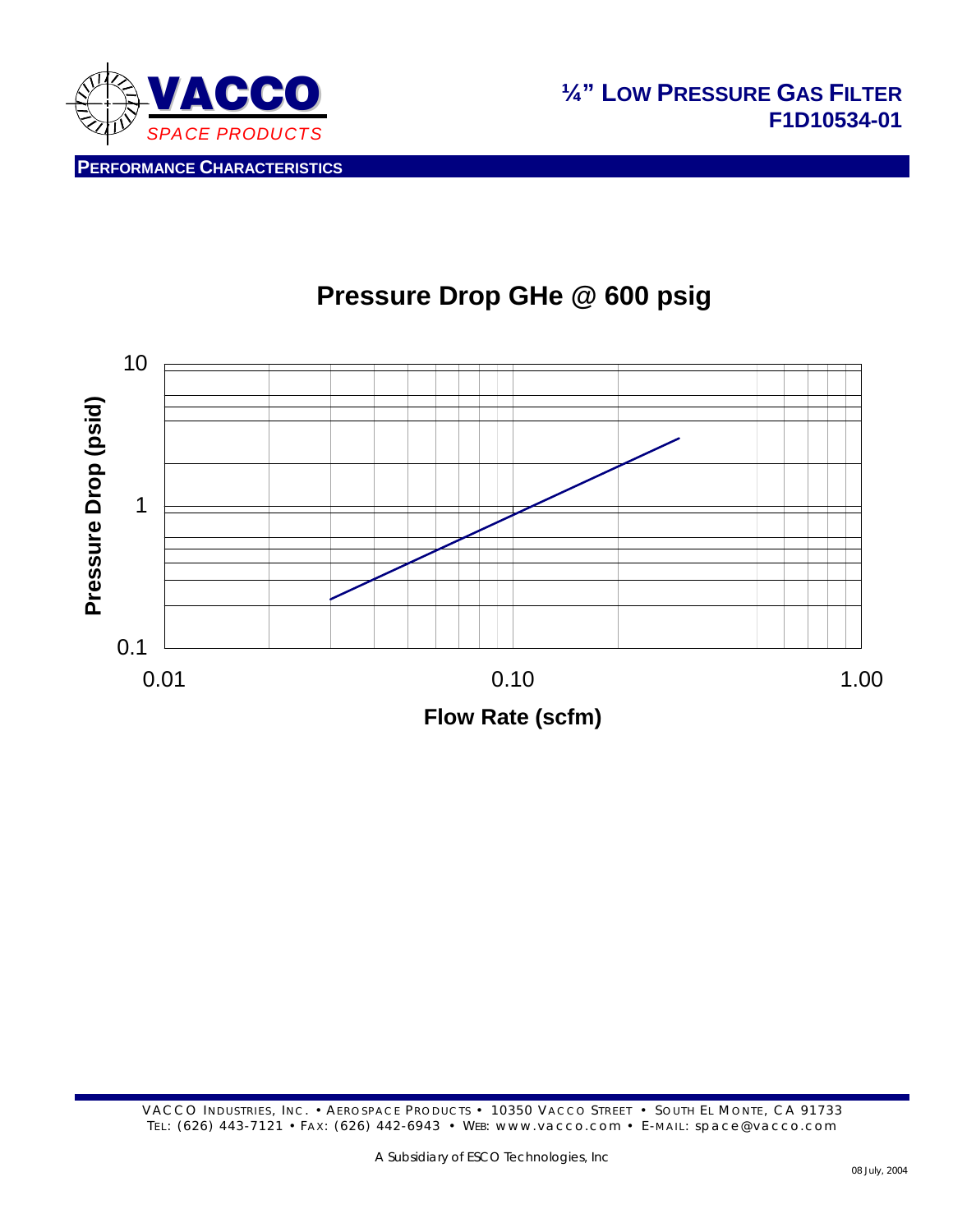

# **¼" LOW PRESSURE PROPELLANT FILTER F1D10638-01**

#### **DESCRIPTION**

VACCO Industries maintains a product line of flight qualified etched disc filters, providing absolute filtration for satellites and spacecraft since 1961.

The etched disc filter's superior characteristics are due to several features. First, each flow path is chemically etched into metal by a high precision photochemicaletching process. Next, each disc is individually cleaned prior to assembly in a clean room. Finally, no welding is performed on the stack element assembly assuring the cleanest and most reliable filter in the industry.

#### **FEATURES**

- **♦ Etched Disc Technology**
- 304L Stainless Steel Construction with a Titanium Etched Disc Assembly
- $\div$  Weight 180g/0.40 lbm
- $+$  15 Micron Absolute Filtration
- $\div$  600 psig Operating Pressure



#### **OPERATING PARAMETERS**

| Operating Temperature +40 $\textdegree$ to +120 $\textdegree$ F<br>Filtration Rating  15 microns absolute |
|-----------------------------------------------------------------------------------------------------------|
| Random Vibration36.9 G(rms), 3 min/axis                                                                   |

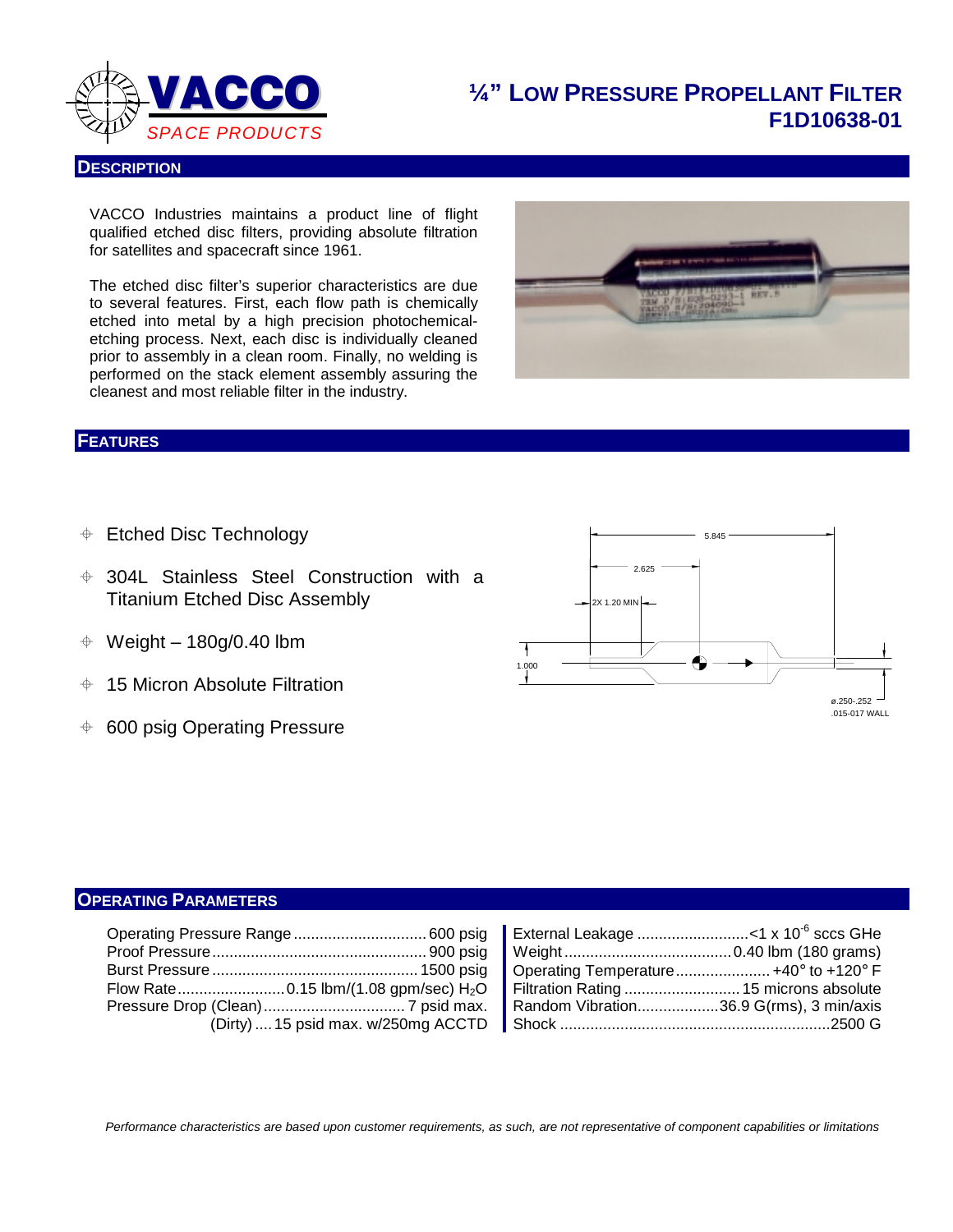

# **Flow vs Pressure Drop @ 600 psi**

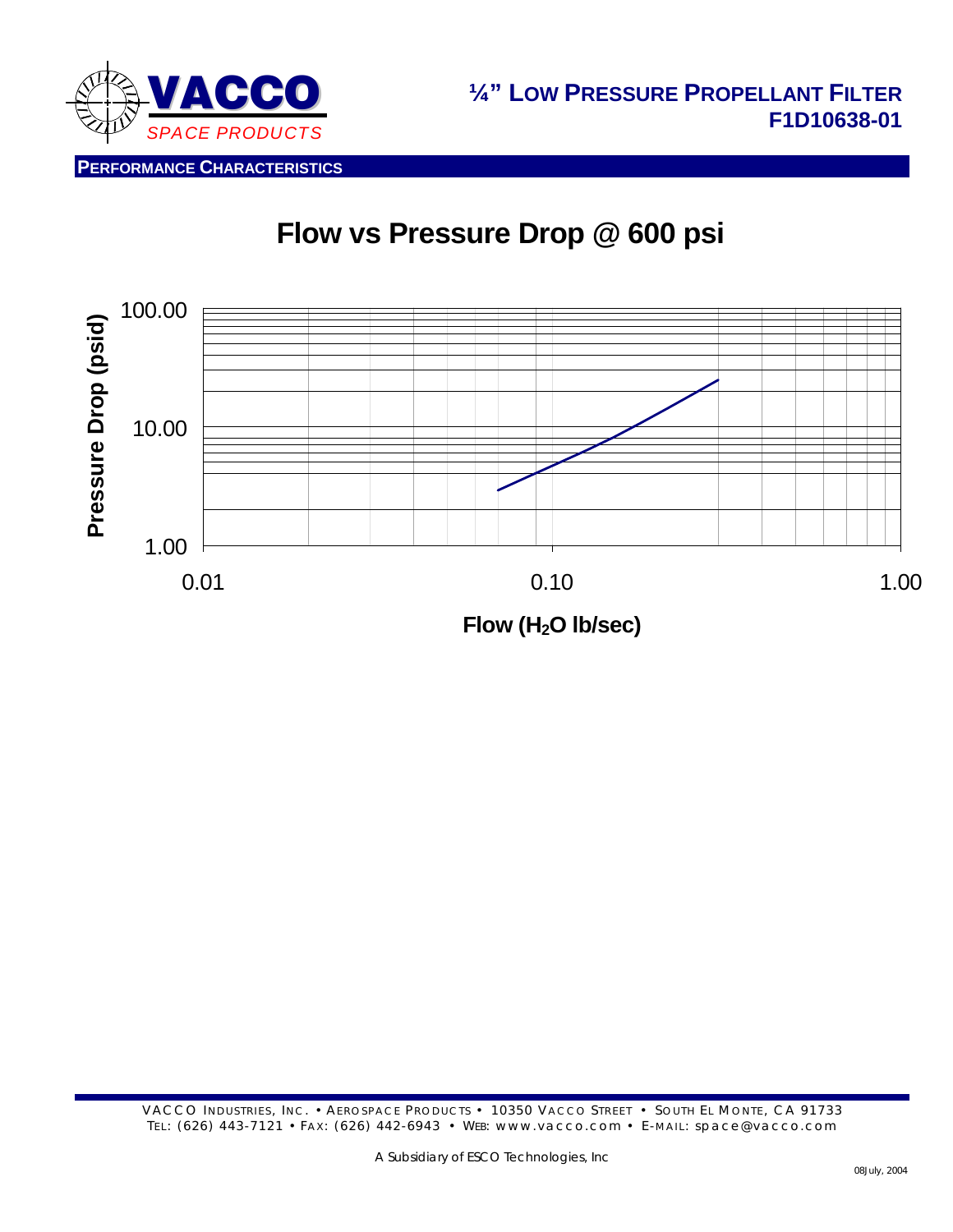

### ¾**" LOW PRESSURE PROPELLANT FILTER F1D10691-01**

#### **DESCRIPTION**

VACCO Industries maintains a product line of flight qualified etched disc filters, providing absolute filtration for satellites and spacecraft since 1961.

The etched disc filter's superior characteristics are due to several features. First, each flow path is chemically etched into metal by a high precision photochemical- etching process. Next, each disc is individually cleaned prior to assembly in a clean room. Finally, no welding is performed on the stack element assembly assuring the cleanest and most reliable filter in the industry.



### **FEATURES**

- **♦ Etched Disc Technology**
- CRES Body & Interfaces
- $\div$  Titanium Etched Disc Assembly
- $\div$  Weight 1 Kg (2.2 lbm)
- 15 Micron Absolute Filtration
- $\div$  500 psig Operating Pressure



### **OPERATING PARAMETERS**

|                                           |                                            | Flow / Pressure Drop3.2 psid @ 1.65 gpm $H_2$ 0 |
|-------------------------------------------|--------------------------------------------|-------------------------------------------------|
| Pressure Drop (Clean) 6 psid @ Rated Flow |                                            | Random Vibration 8.4 G(rms), 1 min/axis         |
|                                           | (Dirty) 20 psid (max) with 1.4 grams ACCTD |                                                 |
|                                           |                                            |                                                 |

| Temperature +40°F to +122°F (4°C to 50°C)              |
|--------------------------------------------------------|
|                                                        |
|                                                        |
| External Leakage 1.4 x 10 <sup>8</sup> sccs @ 500 psig |
| Flow / Pressure Drop3.2 psid @ 1.65 gpm $H_2O$         |
| Random Vibration 8.4 G(rms), 1 min/axis                |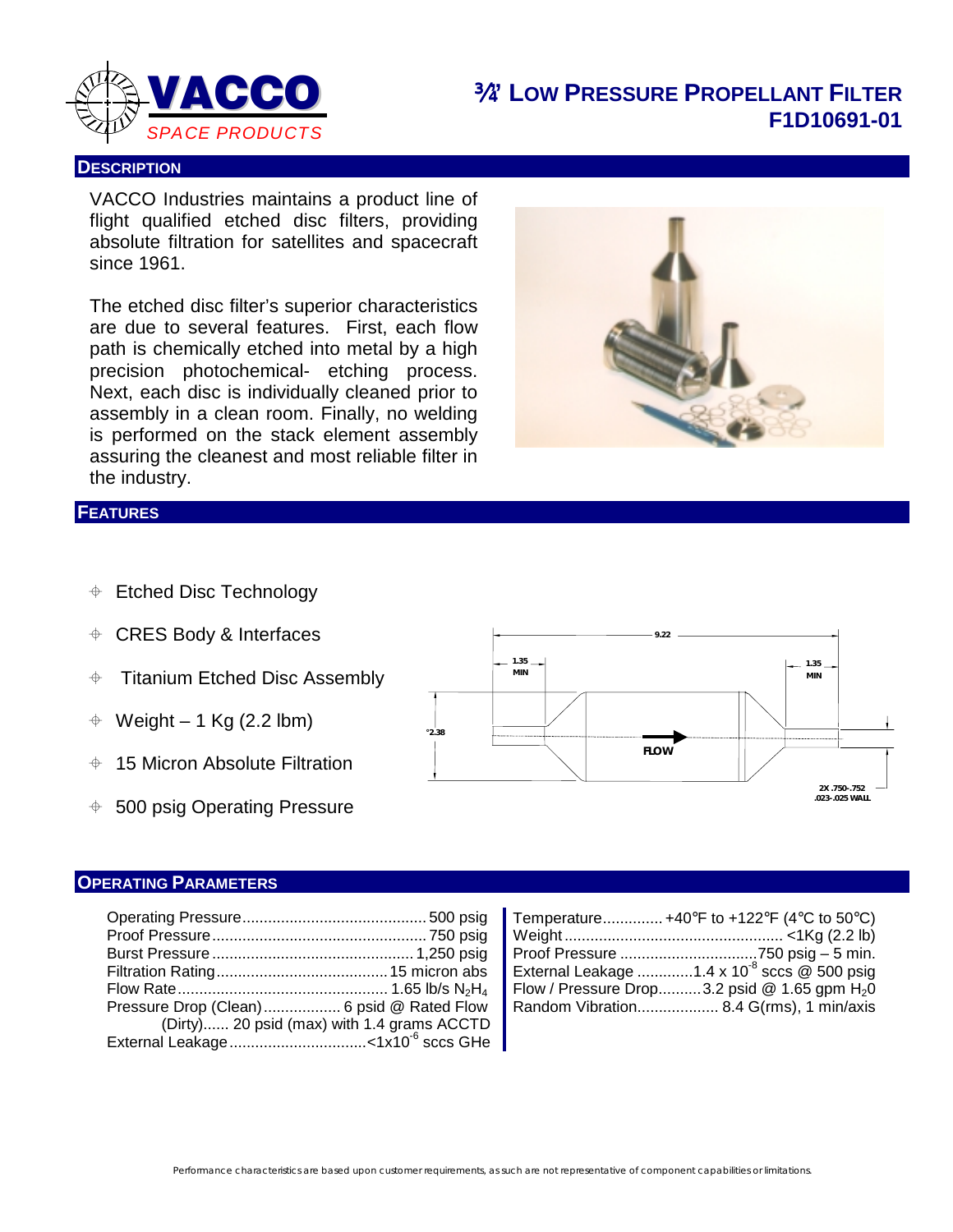

**PERFORMANCE CHARACTERISTICS**

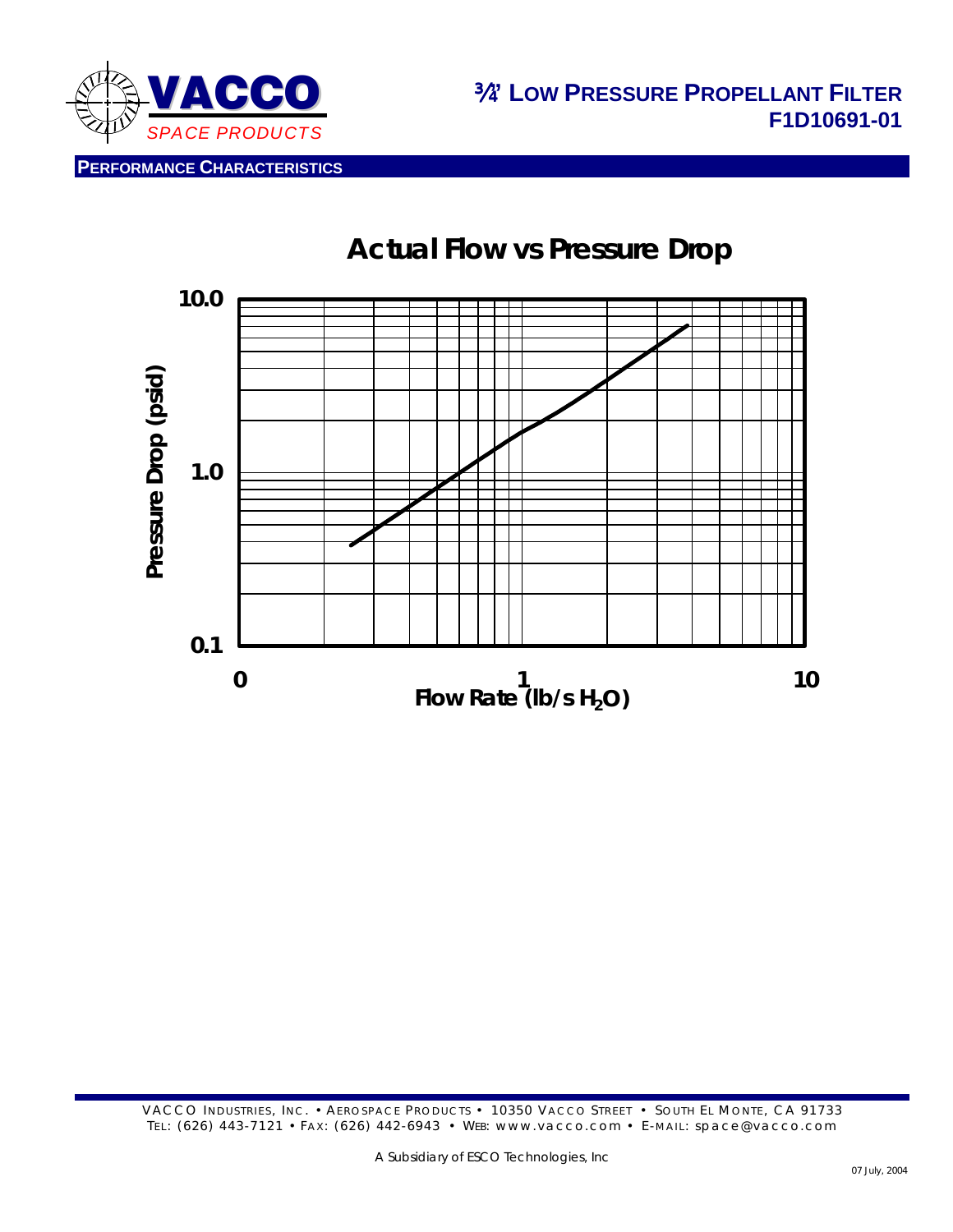

### **3/8" FILTER BI-PROPELLANT F1D10648-01**

#### **DESCRIPTION**

VACCO Industries maintains a product line of flight qualified etched disc filters, providing absolute filtration for satellites and spacecraft since 1961.

The etched disc filter's superior characteristics are due to several features. First, each flow path is chemically etched into metal by a high precision photochemical- etching process. Next, each disc is individually cleaned prior to assembly in a clean room. Finally, no welding is performed on the stack element assembly assuring the cleanest and most reliable filter in the industry.

#### **FEATURES**

- **♦ Etched Disc Technology**
- $\div$  All Titanium Construction with a Titanium Etched Disc Assembly
- $\div$  Weight 0.91 Kg (2.00 LB)
- $+$  15 Micron Absolute Filtration
- 330 psia (2275 kPa) Operating Pressure





### **OPERATING PARAMETERS**

| Operating Pressure330 psia (2275 kpa)                   | Temperature -22°F to +185°F (-30°C to +85°C) |
|---------------------------------------------------------|----------------------------------------------|
|                                                         |                                              |
| Burst Pressure 4000 psig (27,580 kpa)                   |                                              |
|                                                         |                                              |
| Flow Rating >0.18 lb/s MMH & 0.29 lb/s $N_2O_4$         |                                              |
| Pressure Drop Clean (Dirty) 2.2 psid @ 0.17 lb/s $H_2O$ |                                              |
| @ 0.17 lb/s (75 g/s) with > 1.4 grams ACCTD             |                                              |
|                                                         |                                              |

| Temperature -22°F to +185°F (-30°C to +85°C) |  |
|----------------------------------------------|--|
|                                              |  |
|                                              |  |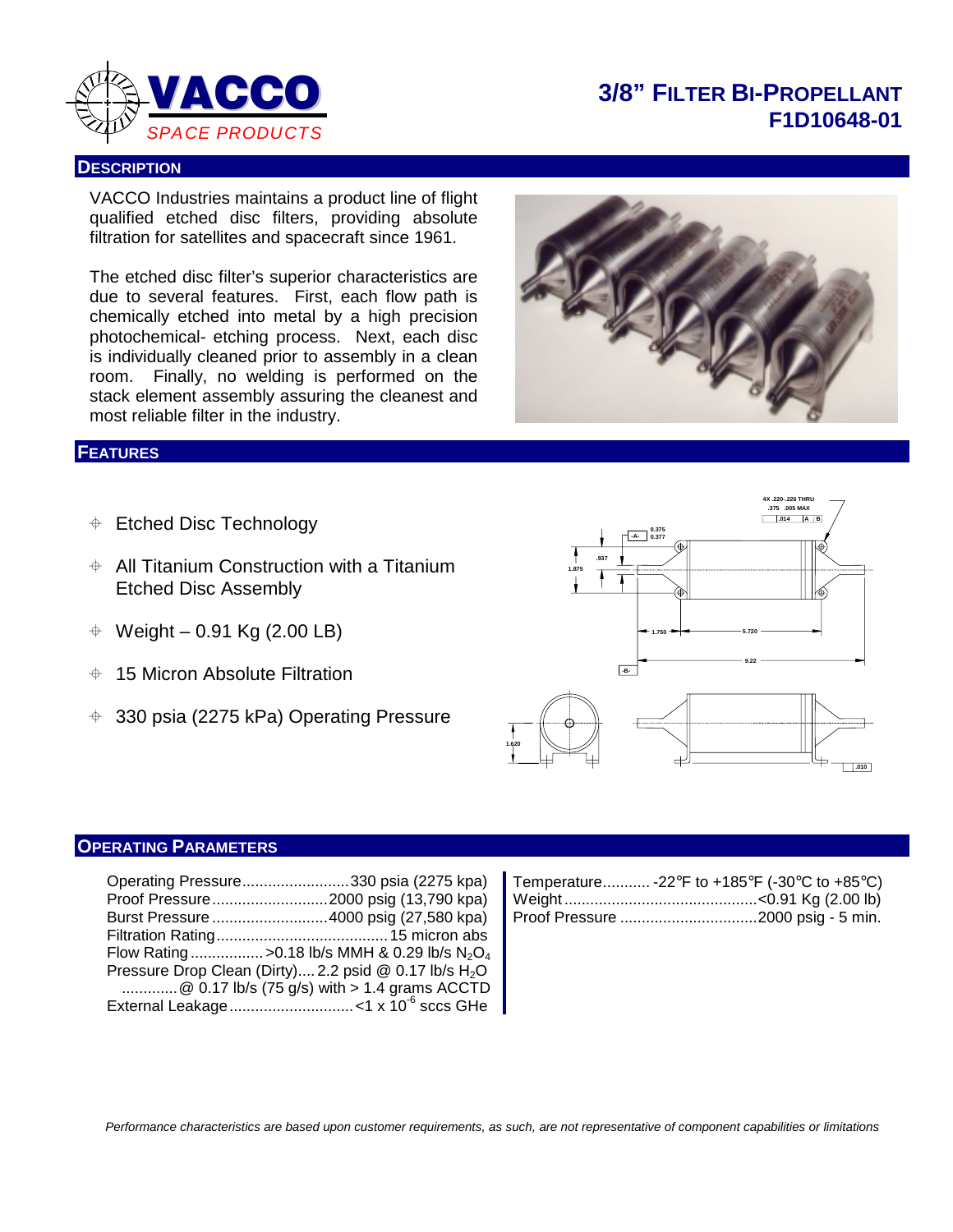

## **3/8" FILTER BI-PROPELLANT F1D10648-01**

**PERFORMANCE CHARACTERISTICS**

# **Flow vs Pressure Drop**

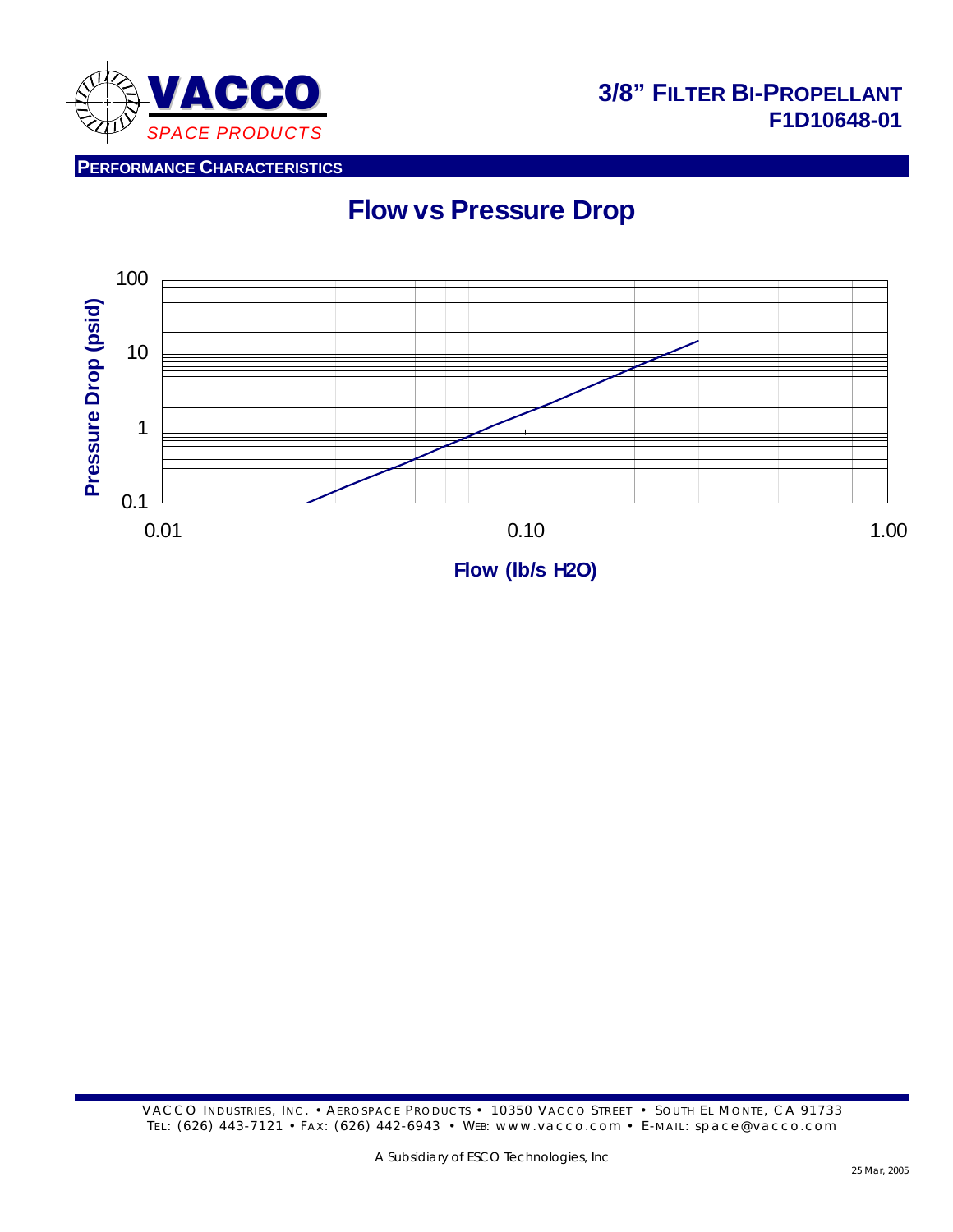

#### **DESCRIPTION**

# **3/8" FILTER ASSEMBLY F1D10558-01**

VACCO Industries maintains a product line of flight qualified etched disc filters, providing absolute filtration for satellites and spacecraft since 1961.

The etched disc filter's superior characteristics are due to several features. First, each flow path is chemically etched into metal by a high precision photo-chemical-etching process. Next, each disc is individually cleaned prior to assembly in a clean room. Finally, no welding is performed on the stack element assembly assuring the cleanest and most reliable filter in the industry.



#### **FEATURES**

- **♦ Etched Disc Technology**
- $\div$  All Titanium Construction with a Titanium Etched Disc Assembly
- $\div$  Weight 0.08 Kg (.177 lbm)
- 25 Micron Absolute Filtration
- $+$  400 psig Operating Pressure



### **OPERATING PARAMETERS**

| Pressure Drop (Clean)1 psid @ rated flow   Random Vibration14.40 G(rms), 1 min/axis | External Leakage  4.6 x 10 <sup>-10</sup> sccs - 6 min.<br>@ 410 psig & 1 $\degree$ C |
|-------------------------------------------------------------------------------------|---------------------------------------------------------------------------------------|
|                                                                                     |                                                                                       |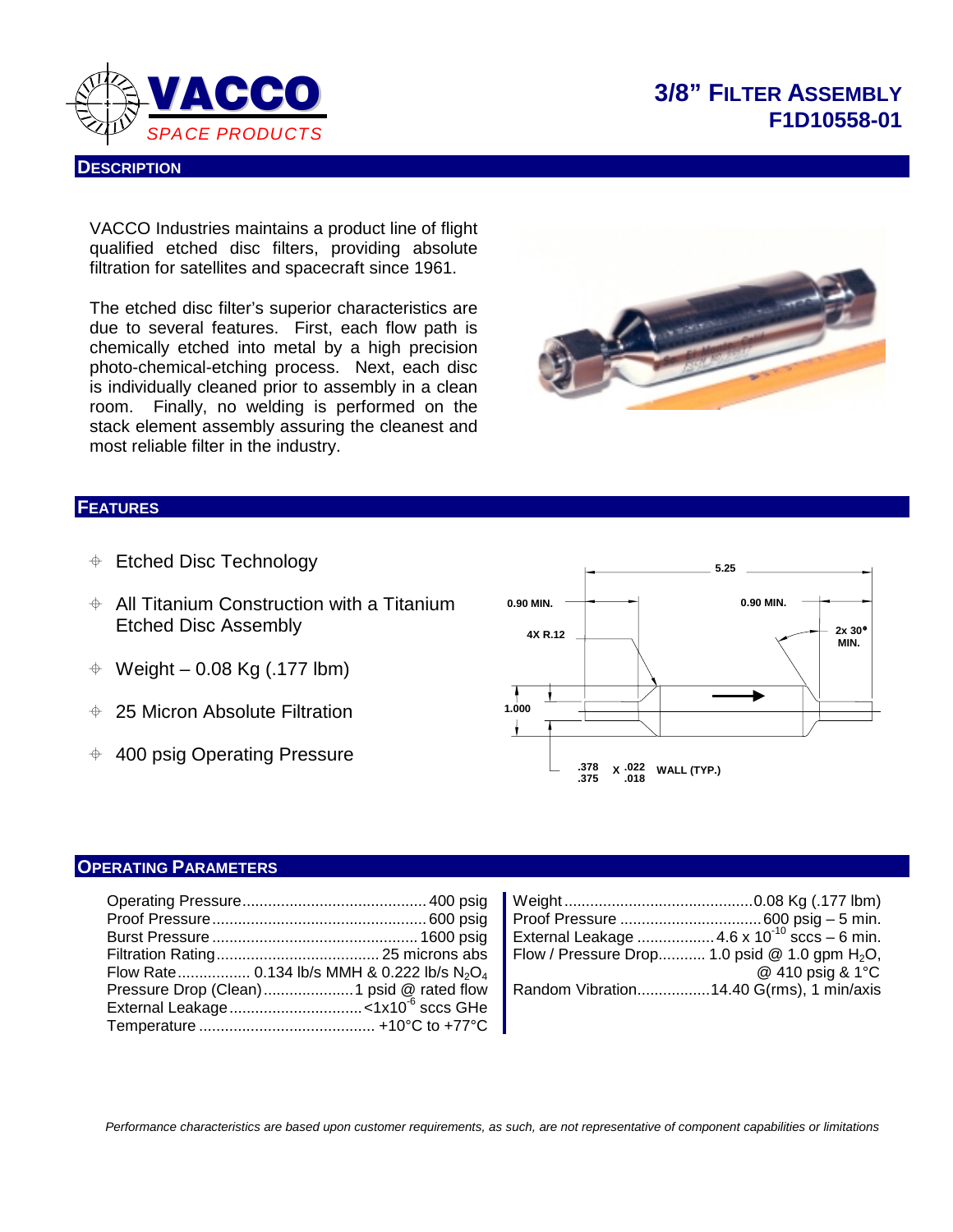

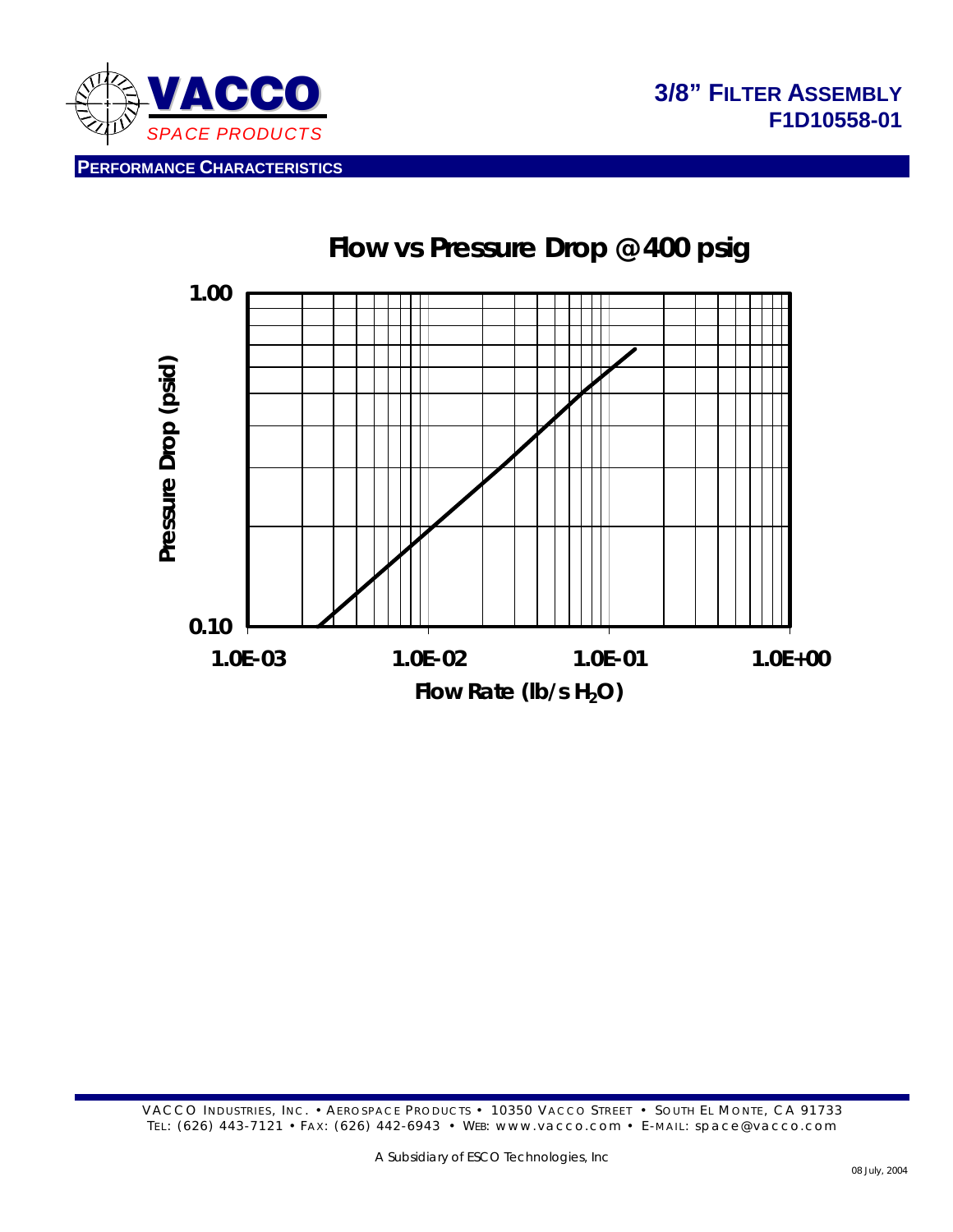

# **3/8" FILTER ASSEMBLY F1D10559-01**

#### **DESCRIPTION**

VACCO Industries maintains a product line of flight qualified etched disc filters, providing absolute filtration for satellites and spacecraft since 1961.

The etched disc filter's superior characteristics are due to several features. First, each flow path is chemically etched into metal by a high precision photochemical- etching process. Next, each disc is individually cleaned prior to assembly in a clean room. Finally, no welding is performed on the stack element assembly assuring the cleanest and most reliable filter in the industry.

#### **FEATURES**

- **♦ Etched Disc Technology**
- $\div$  All Titanium Construction with a Titanium Etched Disc Assembly
- $\div$  Weight 300 grams (0.66 LB)
- 20 Micron Absolute Filtration
- $\div$  400 psig Operating Pressure



#### **OPERATING PARAMETERS**

|  | Flow Rate > 0.126 lb/s MMH & 0.182 lb/s $N_2O_4$   Flow / Pressure Drop 0.9 psid @ 1.08 gpm H <sub>2</sub> O, |  |
|--|---------------------------------------------------------------------------------------------------------------|--|
|  | Inlet pressure: 410 psig @ ambient temperature                                                                |  |
|  | @ rated flow   Random Vibration14.40 G(rms), 1 min/axis                                                       |  |
|  |                                                                                                               |  |

| $\ldots$ . 400 psig | Temperature +10°F to + 170°F (-12°C to +77°C)           |
|---------------------|---------------------------------------------------------|
| $\ldots$ 600 psig   |                                                         |
| $\dots$ 1600 psig   |                                                         |
| microns abs         | External Leakage  2.1 x 10 <sup>-10</sup> sccs - 6 min. |
| $82$ lb/s $N2O4$    | Flow / Pressure Drop 0.9 psid @ 1.08 gpm $H_2O$ ,       |
| to 1.00 psid        | Inlet pressure: 410 psig @ ambient temperature          |
| @ rated flow        | Random Vibration14.40 G(rms), 1 min/axis                |
| $-6$ $-1$           |                                                         |